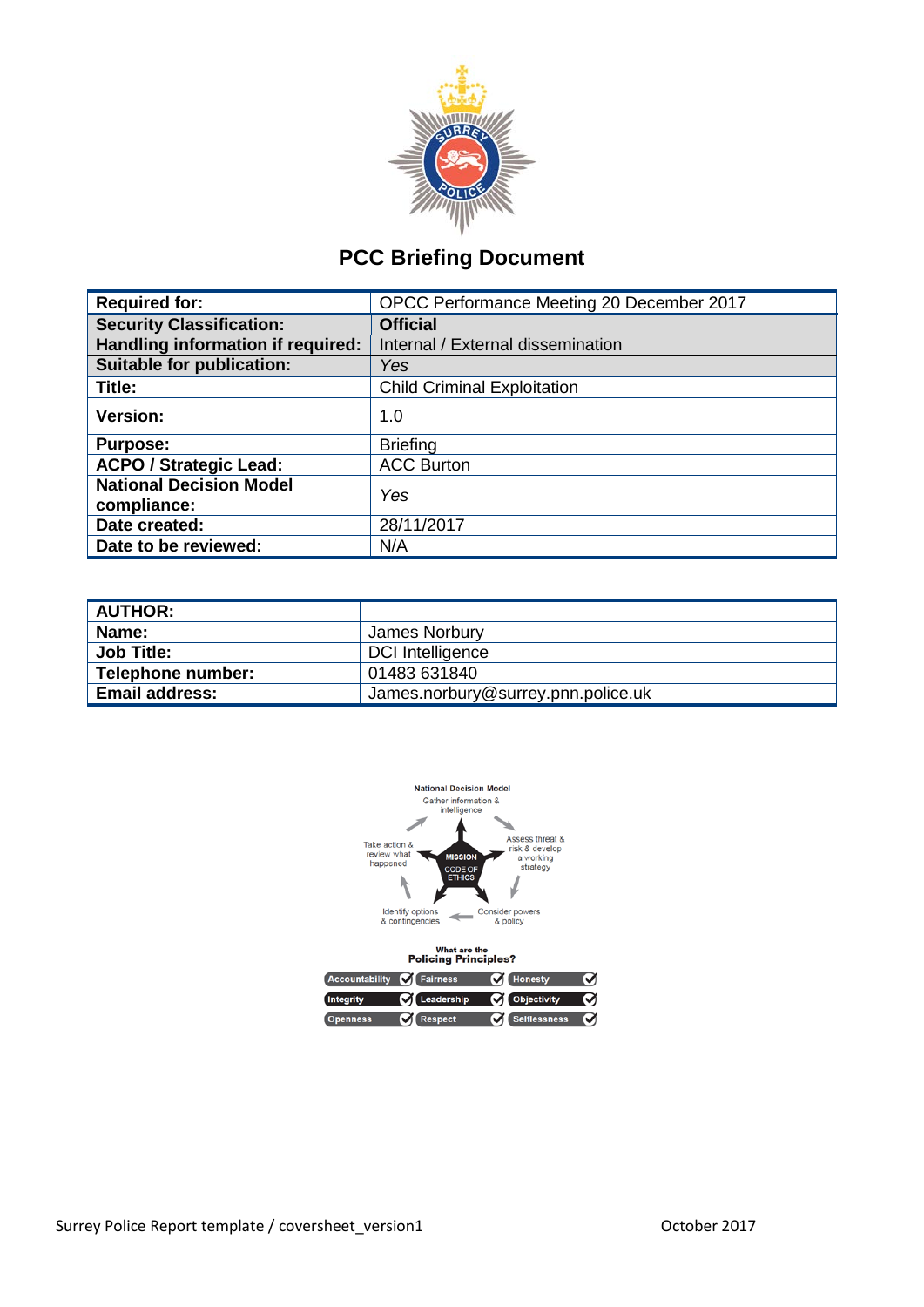# **1. Background**

- 1.1. The purpose of this report is to provide a briefing to the Police and Crime Commissioner on:
	- Child Criminal Exploitation<br>• County Lines methodology
		- County Lines methodology for dealing drugs
	- **Strategic Context**
	- Partnership actions
	- Public messages

#### . **2. Child Criminal Exploitation**

- 2.1. Child Sexual Exploitation is widely understood by the public and is an acknowledged high priority for all law enforcement and partner agencies and each force has a strategy to work in partnership to tackle the issue. Child Criminal Exploitation (CCE), the exploitation of children for other criminal purposes, does not have the same level of priority as sexual exploitation. CCE has been a part of criminal behaviour for centuries, adult offenders using them to commit crimes and to use their innocence to distance the adults from the evidence of their offending, thereby reducing the risk of being caught and prosecuted.
- 2.2. There is no legal definition of CCE but an academic definition is as follows:

*[Criminal exploitation] is the exchange of the services of a child for commodities. These may be tangible, such as cigarettes or money, or intangible, such as affection. Child [criminal] exploitation involves asymmetrical power relationships whereby the victim's emotional, mental or physical immaturity or socioeconomic disadvantage is exploited. (Cockbain and Brayley, 2012).*

- 2.3. This definition shows that the common interpretation of exploitation applies to CCE and it simply involves using children for criminal purposes in exchange for something. This something can be as simple as perceived affection.
- 2.4. In Surrey the main example of CCE is the use of children to hold, carry and deliver drugs on behalf of adult dealers. The exploiter and exploited can come from either local communities or travel into the county.

# **3. County Lines**

3.1. The NCA Definition of County Lines is:

*"A typical County Lines activity involves a group (usually made up of young males) from a large urban area travelling to smaller locations, such as a county or coastal town, to sell class A drugs, specifically crack cocaine and heroin. They may challenge an existing group from the local area or another County Lines enterprise which often causes an increase of violent incidents. Groups will communicate with drugs users via a mobile phone number given a brand name which we refer to as the 'line'. This line is usually kept away from the area where drugs are being sold and the group will use a relay system to contact the members acting as the dealers in the county location. Group members travel between the urban and county locations on a regular basis to collect drugs and deliver cash. Groups will use a local property as a base for their activities and this is often acquired by forced or coercion referred to as cuckooing. Groups generally utilise children (under 18 year olds) to deliver drugs from the urban to county location and this often involves exploitation, threats/violence, debt bondage and/or grooming. Adult drug users and vulnerable females are also exploited for their properties or to assist with dealing within the county market."*

- 3.2. As a Region, the South East Regional Serious Organised Crime Unit (SEROCU) collate all of our activity in relation to County Lines. Surrey currently has 97 County Lines active in the county. A high proportion of these operate in the east of the county.
- 3.3. The County Lines methodology is diverse but children are often exploited in some part of their operation. The criminal group exploits young or vulnerable people, to store and/or supply drugs to their client base, move and launder the cash proceeds through their bank accounts. The group, or individuals exploited by them, regularly travel between the urban hub and the county market, to replenish stock and deliver cash.
- 3.4. It is impossible to say what level of exploitation is associated with these lines in Surrey but whenever we have intelligence suggesting any exploitation our first consideration is to safeguard

Surrey Police Report template / coversheet\_version1 0ctober 2017